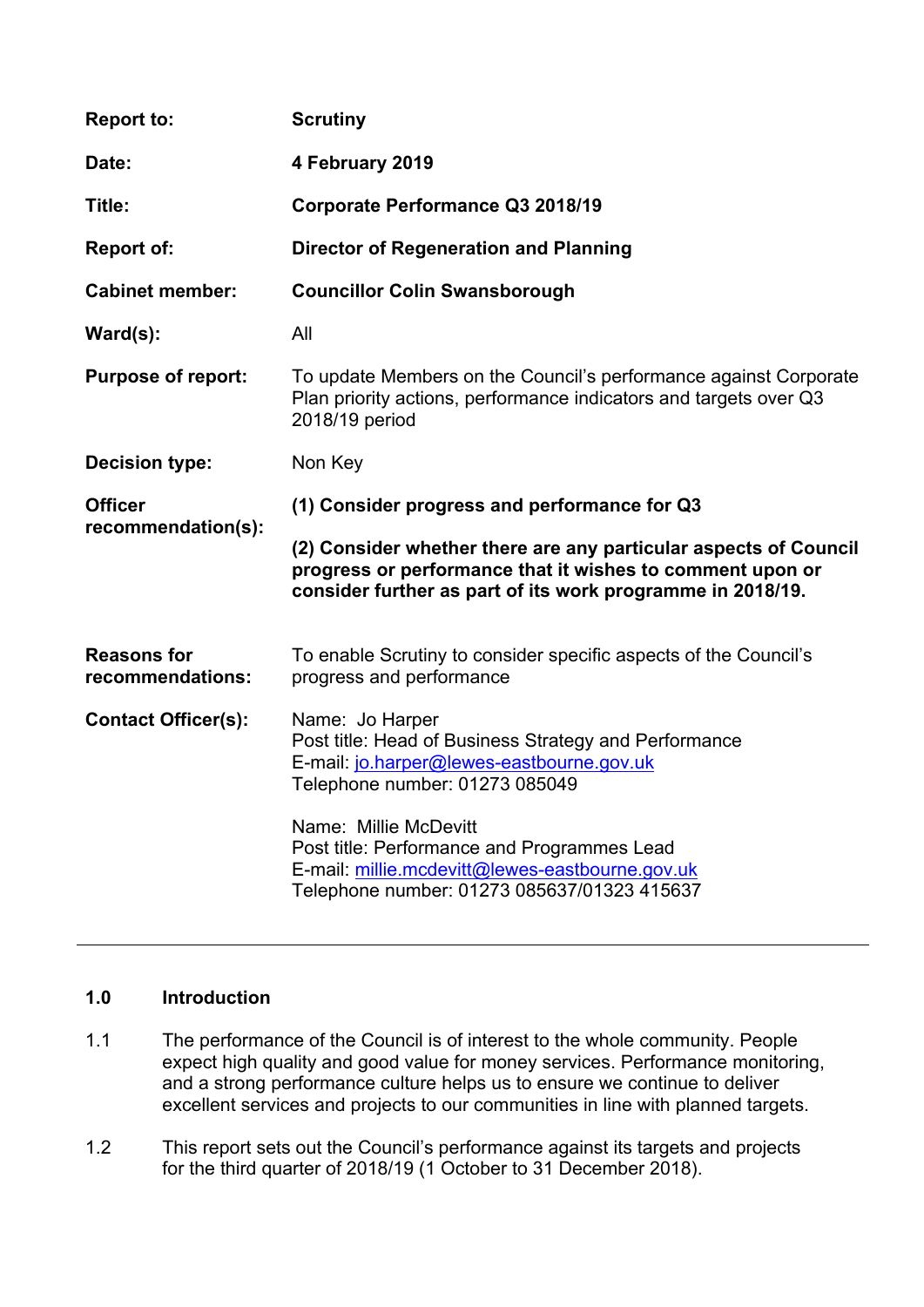1.3 The Council has an annual cycle for the preparation, delivery and monitoring of its corporate and service plans. This cycle enables us regularly to review the Council's work, and the targets it sets for performance, to ensure these continue to reflect customer needs and Council aspirations.

#### **2.0 Themes and Priority Visions**

2.1 The Corporate Plan was developed with four themes to focus delivery of improvement activity for the borough. Each of these themes had its own priority vision for how the authority and its stakeholders wanted Eastbourne to develop. Performance is measured against these themes and objectives.



# **3.0 2018/19 Q3 Performance Overview**

- 3.1 Appendix 1 provides detailed information on progress and performance for Members' consideration, clearly setting out where performance and projects are 'on track/on target' and where there are areas of under-performance/concern. Where performance or projects have not achieved target, an explanation is provided, together with a summary of the management action that has been taken to address this. The Appendix is structured around the key theme areas.
- 3.2 The Council uses a Project and Performance Management System (Pentana formerly known as Covalent) to record, monitor and report progress and performance. The system uses the following symbols to indicate the current status of projects and performance targets:

| Performance that is at or above target                                                                                                                                    |
|---------------------------------------------------------------------------------------------------------------------------------------------------------------------------|
| Project is on track                                                                                                                                                       |
| Performance that is slightly below target but is within an agreed<br>(usually $+/-5\%$ ) tolerance<br>Projects where there are issues causing significant delay or change |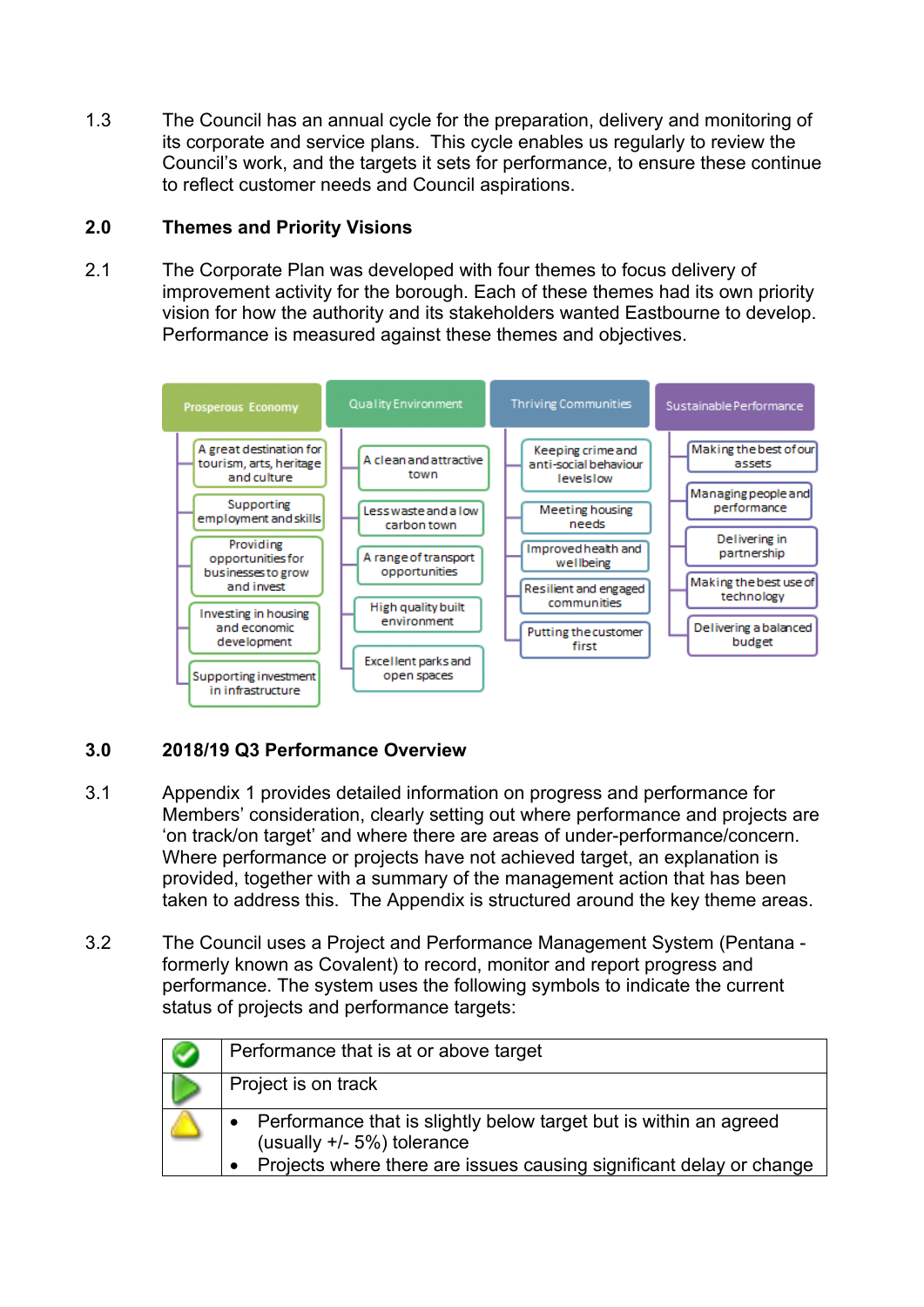| to planned activities                                                            |
|----------------------------------------------------------------------------------|
| Performance that is below target                                                 |
| Projects that are not expected to be completed in time or within<br>requirements |
| Project has completed, been discontinued or is on hold                           |
|                                                                                  |

**4.0 Summary of Progress and Performance – Q3 2018/19**

#### **4.1 Achievements:**

There were a number of significant achievements to report including:

- The Beacon: officially opened on 30 Nov with a number of retail units trading. Since then, more units have opened.
- Waste mobilisation: The new waste company South East Environmental Services Ltd (SEESL) was incorporated in Q3.
- Rough Sleeping initiative: This is a joint initiative with Hastings. The rough sleepers assessment centre opened in Q3.
- **4.2 Missed targets:** In Q3, 2 areas of the Council's work missed their targets: housing (emergency accommodation) and call handling. Whilst considering these, we should bear in mind that external pressures (such as the national housing crisis and Universal credit pressures) continue to affect the authority.

**a) Housing**: In November 2018 Shelter reported that 320,000 people were estimated to be sleeping rough nationally – a 13,000 (or 4%) increase from last year. Eastbourne is no exception to this and demand for housing and homelessness services has never been so high. A plan has been developed by the service which outlines how it will continue to deal with this over the coming months and years.

Numbers in emergency accommodation (EA) were 192 at the end of Q3. This is despite the continued efforts of the teams and as a result of which in this quarter 78 households were placed into EA and 35 were moved out of EA.

The average length of stay in EA has reduced to 9.5 months, down from 12 months in Dec 17.

Our Severe Weather Emergency Protocol (SWEP) was activated during this quarter, on a number of occasions. SWEP provides emergency accommodation for rough sleepers when the 'feels like' temperature drops to 0'c or less. 7 individuals were provided accommodation during the SWEP.

**b) Calls:** As previously reported, a number of interventions are taking place. As a result, the call handling times and abandonment figures have both significantly improved.

#### **5.0 Community Ward Projects - Devolved Budget**

5.1 The last section of Appendix 1 details the current devolved budget spend by ward and the projects that have been supported through this scheme so far this